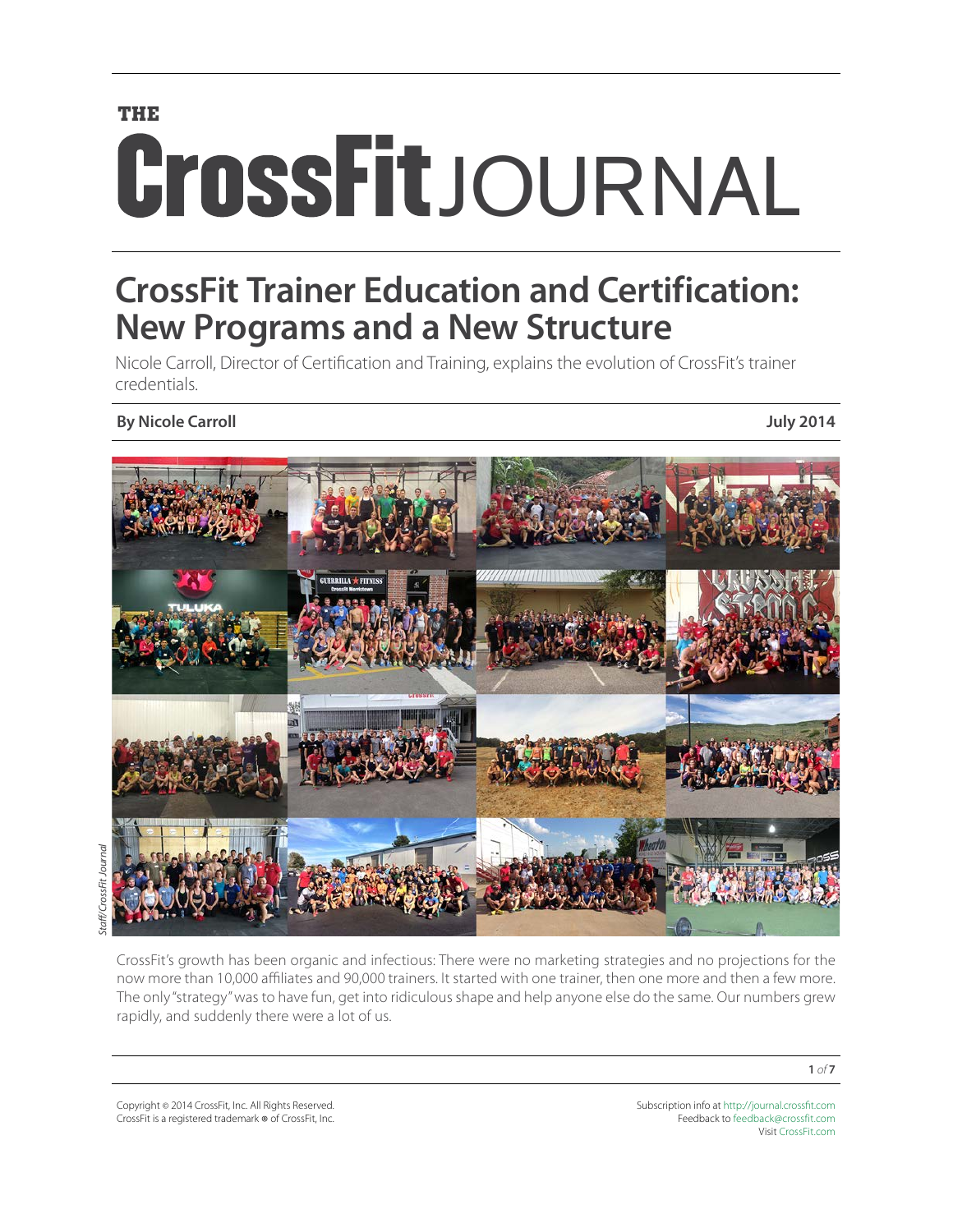The Level 1 Trainer Courses were, and still are, the primary gateway to the CrossFit community. The Level 1s are the place to learn more about the timeless underpinnings of the CrossFit methodology, and they are the essential experience to becoming a CrossFit trainer and CrossFit affiliate. Successful completion of the Level 1 grants attendees a basic understanding of the fundamentals necessary to train others responsibly. CrossFit Founder Greg Glassman would always close the Level 1 with an appeal to take what you have learned and go out and help others: "Grab a broomstick and go train your neighbor." This is the spirit that has enabled the fitness revolution called CrossFit.

Early on, we recognized the demand from the community for more—particularly from trainers wanting to apply the principle of [virtuosity](http://journal.crossfit.com/2005/08/virtuosity-1.tpl) to their craft. An educated trainer possesses a solid knowledge of movement mechanics, programming, nutrition and the surrounding disciplines relevant to physical well-being and performance. A more advanced trainer applies this knowledge to program design, discerns sound from unsound movement mechanics, and displays the ability to correct the unsound to maximize safety, efficiency and efficacy.

A great trainer, or coach, builds upon this skill set and approaches each client with a genuine desire to get the best results. A coach, in the relentless pursuit of excellence, tailors an approach to meet individual goals, needs and motivations. A coach inspires clients to be better than they would be by themselves.

With this in mind, we are proud to announce a new structure to our continuum of education and qualifications: the Level 2, Level 3 and Level 4. To understand the value of and rationale for the new programs, a review of their evolution is useful.

#### **Origins**

Longtime CrossFitters may recall the early iterations of a Level 2 and Level 3: They began in 2004. Level 1s were the only organized opportunity to connect with other CrossFit trainers and the greater community. Because of this, trainers continued to come back to repeat the Level 1 multiple times. Working within this model, we offered returning Level 1 trainers the opportunity to act as helpers for the seminar staff. This early model was simple: Learn the basics at your first Level 1, return and assist the core coaching staff to strengthen your



rossFit Journal *Staff/CrossFit Journal*

Copyright © 2014 CrossFit, Inc. All Rights Reserved. CrossFit is a registered trademark ® of CrossFit, Inc.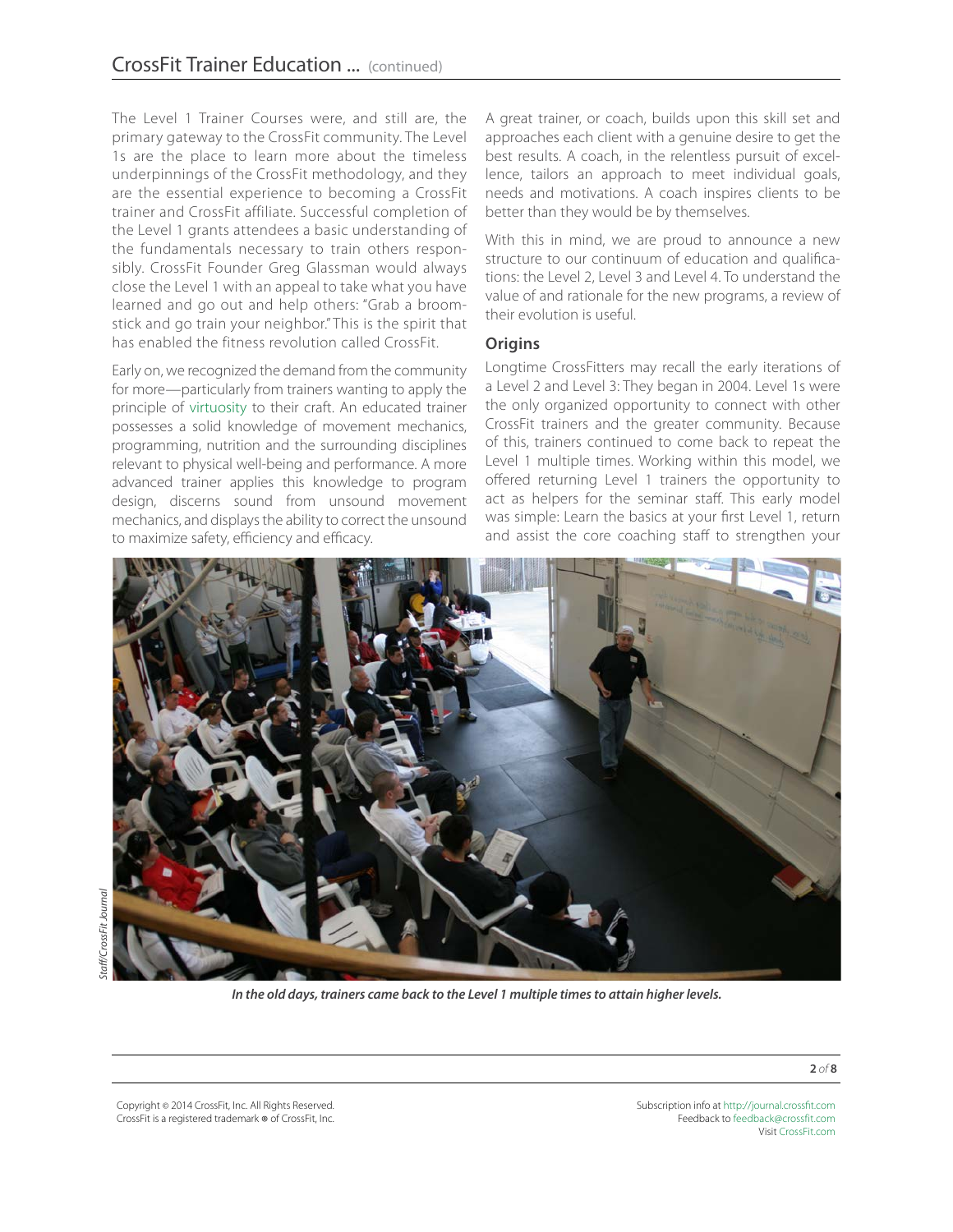coaching and cueing skill at your second Level 1, and become a "Level 2" trainer. We also offered a "Level 3" title to anyone who repeated "Level 2" by returning and assisting multiple times. These trainers were evaluated each time until they met the criteria to earn a "Level 3."

Given our resources, the needs of our staff, the demand for trainers and our infancy as a company (less than 50 affiliates at the time!), this was an adequate system. Of course, it was neither a perfect nor enduring solution. We quickly realized the core staff at the Level 1s were torn between instructing Level 1 attendees and developing and evaluating Level 2 or Level 3 trainers. We also realized both groups deserved more, and so we evolved.

A second offering for trainer development was released in January 2008. We offered a separate two-day Level 2 Seminar with small groups and a one-to-seven teacherto-student ratio. On the first day, attendees worked with instructors to refine their skill at coaching and cueing functional movement. On the second day, attendees put their skills to the test in a performance-based exam. They took turns coaching others in small groups through a series of movements and were evaluated by CrossFit HQ staff. These performance evaluations were completed that day, and participants received a score and actionable feedback immediately after the course. (Some of you must surely remember those back-room debriefs fondly!)

While administering the Level 2 between 2008 and 2010, we found the desire of attendees to perform well on the exam overshadowed our intent to construct an atmosphere of intensive learning in which training skills could be honed on the first day. Attendees obsessed over memorizing the approach they thought we wanted to see vs. learning and developing essential skills to become a better trainer. The 40 percent pass rate certainly did not help alleviate this tension.

In response, we took the Level 2 out of circulation in 2010 and replaced it with the Coach's Prep Course (CPC). The CPC expanded the Level 2 curriculum but did not include a test. We wanted to provide an experience for individuals who were invested in their education and development toward becoming better trainers. The CPC focuses on the six pillars of good training: teaching, seeing, correcting, presence/attitude, group management and demonstration. We also spend considerable time discussing programming



*The Level 1s, while different now, are still intentionally stamped after the first Level 1s delivered by Coach Glassman.*

Copyright © 2014 CrossFit, Inc. All Rights Reserved. CrossFit is a registered trademark ® of CrossFit, Inc. Subscription info at <http://journal.crossfit.com> Feedback to [feedback@crossfit.com](mailto:feedback@crossfit.com) Visit [CrossFit.com](http://www.crossfit.com)

**3** *of* **8**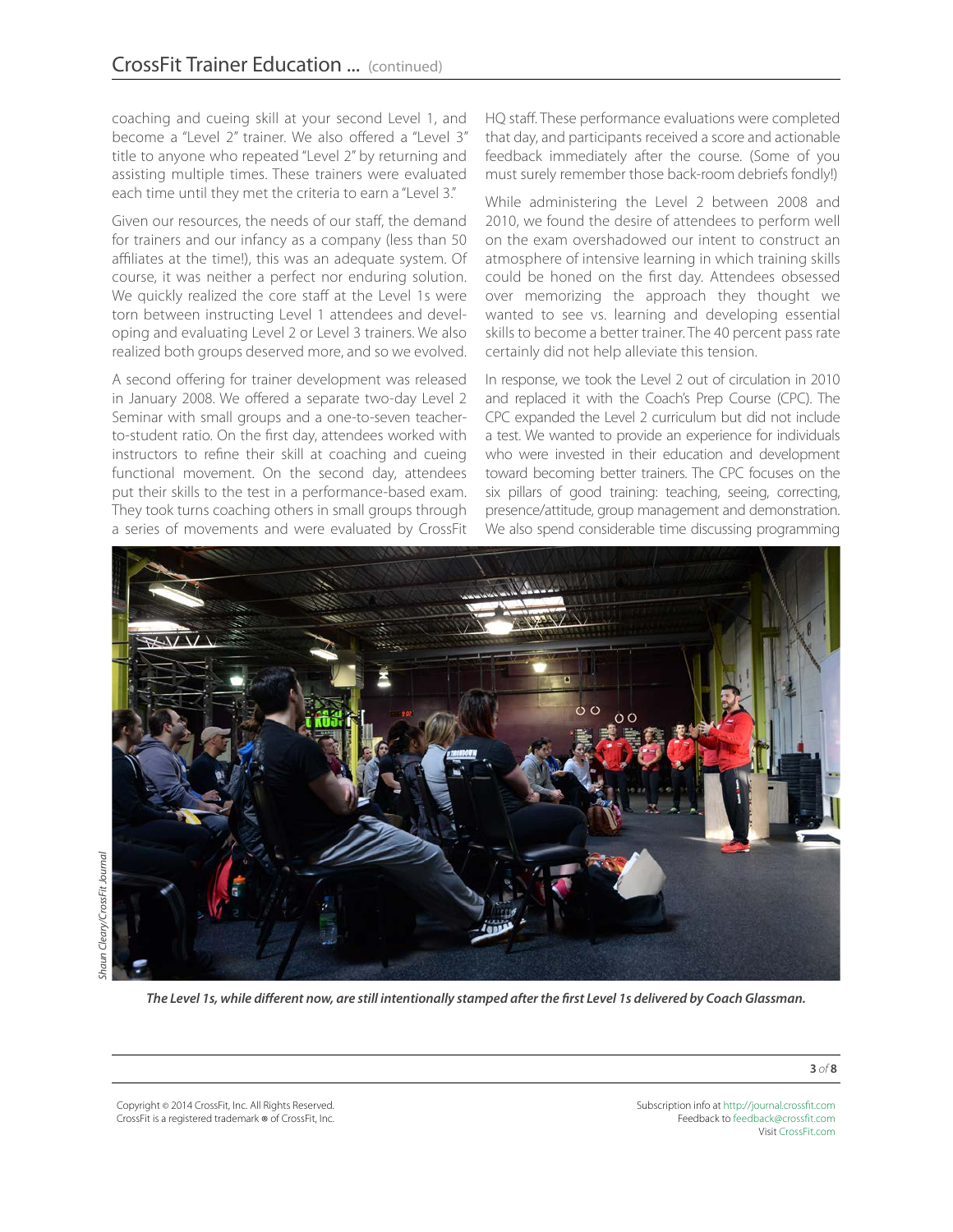and running effective classes. The small-group structure of the CPC maximizes the time for participant interaction, real-time practice and personalized feedback. The idea was to eventually offer a separate performance-based exam for which the Level 1 and CPC would be the best preparation.

This performance-based exam was to become the eagerly awaited "new Level 2." Our goals were to restructure it and conduct a comprehensive overhaul to ensure quality, consistency and thoroughness. Like the existing Level 1 exam, a complete psychometric analysis was performed to remove bias, establish cut points, and provide objective measures of confidence and fairness. As we would come to learn, the details and scrutiny that go into advanced testing and examination criteria are substantial.

Almost two years into the making of the "new Level 2," we had learned a tremendous amount about how to provide the best to our participants and trainers. We used that knowledge to determine a path that reflected our goals as a fitness company and address the ever-changing needs of our community with regard to training and education.

What was then to be the "new Level 2" has now evolved into two additional offerings:

- The Certified CrossFit Trainer credential, which is a comprehensive written exam. Attaining this also affords CrossFit trainers a Level 3 (CF-L3) designation.
- The Certified CrossFit Coach credential, the Level 4 (CF-L4), which is a performance-based exam.

Now that you have some perspective on how we got here, the following sections describe the new set of education and testing offerings.

# **Certificate Courses**

### **Level 1: [Level 1 Certificate Course](http://www.crossfit.com/cf-info/certs.shtml) [Accredited](http://www.ansi.org/news_publications/news_story.aspx?menuid=7&articleid=2759)**

#### Title Abbreviation: CF-L1

During the original three-day intensive Level 1, participants were given a thorough exposure to CrossFit in lectures on CrossFit's conceptual framework and definitions and its methodology. They were provided with in-depth descriptions of the foundational movements, as well as practical application competing in *multiple* benchmark workouts (also known as an old-school beatdown).

The Levels 1s, while different now, are still very much intentionally stamped after the first Level 1. The format, venue and extent of beatdown may have changed, but the DNA of concept and methodology remain the



*The Coach's Prep Course was born out of the need for more focused trainer development.*

same. It remains a course preserving Coach Glassman's original, timeless message on developing superior fitness. Participants spend two days with CrossFit's top trainers learning movement and methodology and—perhaps most importantly—being immersed in CrossFit culture. They experience the excellence, camaraderie and credibility of the community that is exemplified by our staff. There is no offering we value more. Do not mistake the Level 1's "introductory" nature with lightness; there is a reason why the Level 1 alone is required for affiliation.

We value experiential learning and therefore require full participation from attendees in all parts of the course, including workouts. This credential also has a 55-question multiple-choice test. Passing this test affords the individual a Level 1 Trainer Certificate, and holders of the Level 1 Certificate have demonstrated an understanding of the material taught at the course. The course has been an accredited Certificate Course under the [American](http://www.ansi.org/about_ansi/overview/overview.aspx?menuid=1)  [National Standards Institute \(ANSI\)](http://www.ansi.org/about_ansi/overview/overview.aspx?menuid=1) since 2010. The Level 1 is the first step on the path to becoming a competent trainer. CF-L1 trainers have the fundamentals required to responsibly train others through firsthand exposure, and they continue to learn via experience.

Copyright © 2014 CrossFit, Inc. All Rights Reserved. CrossFit is a registered trademark ® of CrossFit, Inc.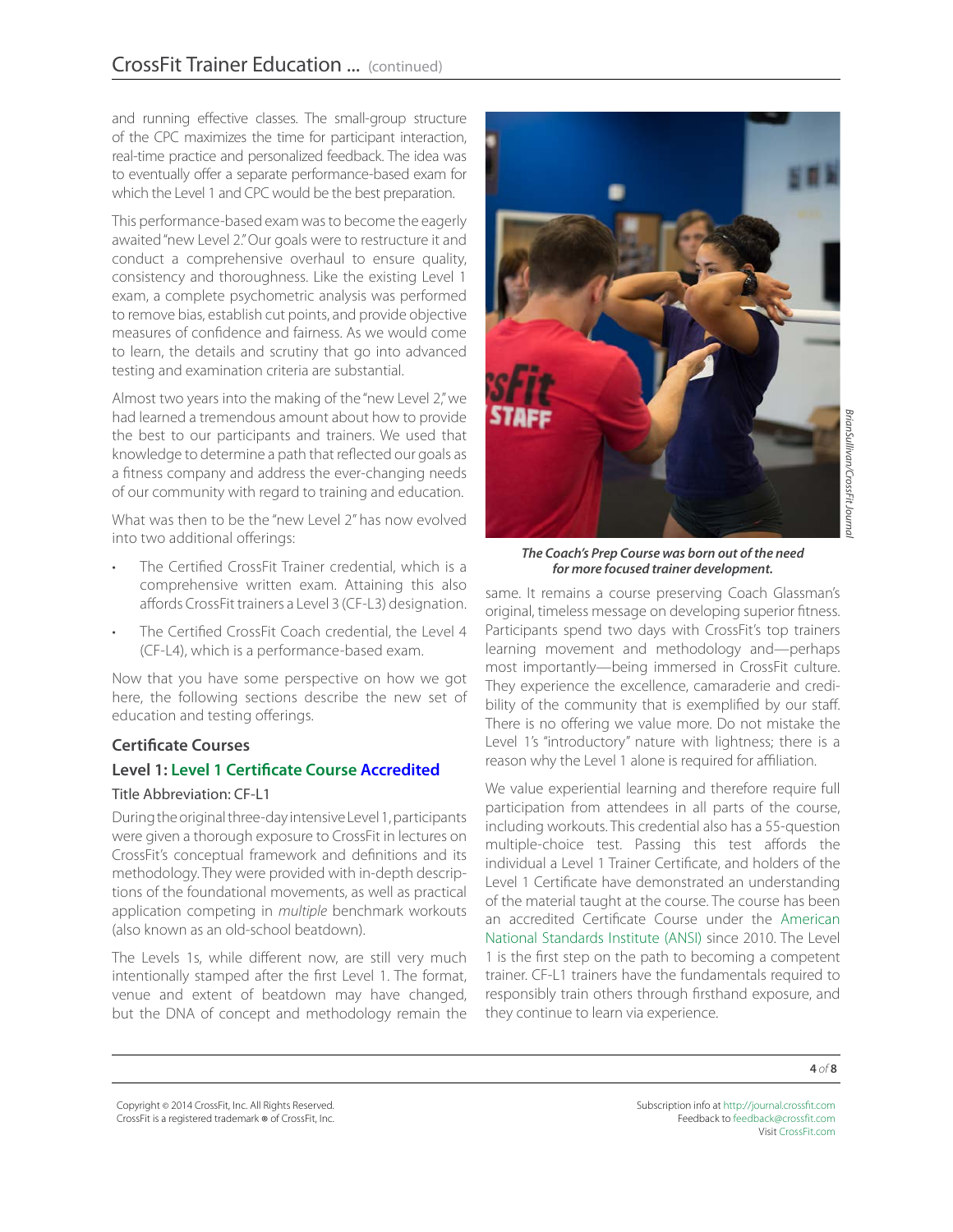## **Level 2: [Level 2 Certificate Course \(CPC\)](http://www.crossfit.com/cf-info/certs.shtml)**

#### Title Abbreviation: CF-L2

As mentioned, the CPC was developed after the 2008-2010 Level 2 was taken out of circulation. Removing the performance test from this course placed the focus primarily on developing skills and creating better trainers. This course was a also a response to community feedback suggesting the Level 1 was "not enough" and suggesting the need for increased capacity and quality in an affiliate trainer.

It is recommended students spend at least six months training others in CrossFit before attending the Level 2 (CPC). The course is restricted to 21 attendees, a much smaller student-to-instructor ratio than the Level 1, and two full days are spent "workshopping" training skills. We minimize classroom time and maximize interactive hands-on work while providing actionable feedback to participants. Lectures are discussion oriented and culminate in on-site practical application, such as drills for programming analysis and effective class management.

The Level 2 Certificate Course is an intermediate-level training course meant to provide students with improved skills, a strong sense of their strengths and weaknesses, and actionable ways to improve. Trainers who hold a Level 2 Certificate have demonstrated an understanding of the CPC material to include more intermediate-level seeing, correcting and programming skills. In the absence of any other information, one can assume a CF-L2 trainer is a more experienced and self-aware CrossFit trainer who has spent time identifying strengths and weaknesses, as well as learning actionable methods for improvement and professional development.

#### **Certification**

## **Level 3: [Certified CrossFit Trainer](https://certifications.crossfit.com/ccft/) [Accreditation](https://www.ansica.org/wwwversion2/outside/ALLdirectoryListing.asp?menuID=2&prgID=201&status=2)  [Pending](https://www.ansica.org/wwwversion2/outside/ALLdirectoryListing.asp?menuID=2&prgID=201&status=2)**

#### Title Abbreviation: CCFT and CF-L3

The Certified CrossFit Trainer (CCFT) credential is perhaps the most different from the historical offerings. It is a computer-based examination delivered at testing centers throughout the world.

This exam makes use of photos and videos in addition to written questions. The exam questions are designed to require the candidate to synthesize and apply knowledge gained through his or her training experience. There are also eligibility requirements that include a significant number of practical coaching hours, as well

as continuing-education requirements for maintaining the credential upon successful completion. Of note, the CCFT has two eligibility paths. One path requires CrossFit coursework and training experience, and the other does not. The reason is because the CCFT is under application for ANSI accreditation. One way accrediting bodies such as ANSI ensure impartiality and mitigate conflicts of interest is by requiring a certification to have at least one eligibility path that is independent from the certifying organization.

The CCFT allows the experienced trainer to demonstrate more advanced CrossFit training knowledge and commit to a long-term standard of professional accountability. The purpose is to thoroughly evaluate an individual's knowledge and skills related to safeguarding the health of clients and improving their fitness.

"Certification" means "demonstration," usually through examination, of current skills and knowledge. Unlike the



*The CCFT allows the experienced trainer to demonstrate more advanced knowledge of CrossFit training.*

*Anne Talhelm/CrossFit Journal*  Anne Talhelm/CrossFit Journa

**5** *of* **8**

Copyright © 2014 CrossFit, Inc. All Rights Reserved. CrossFit is a registered trademark ® of CrossFit, Inc.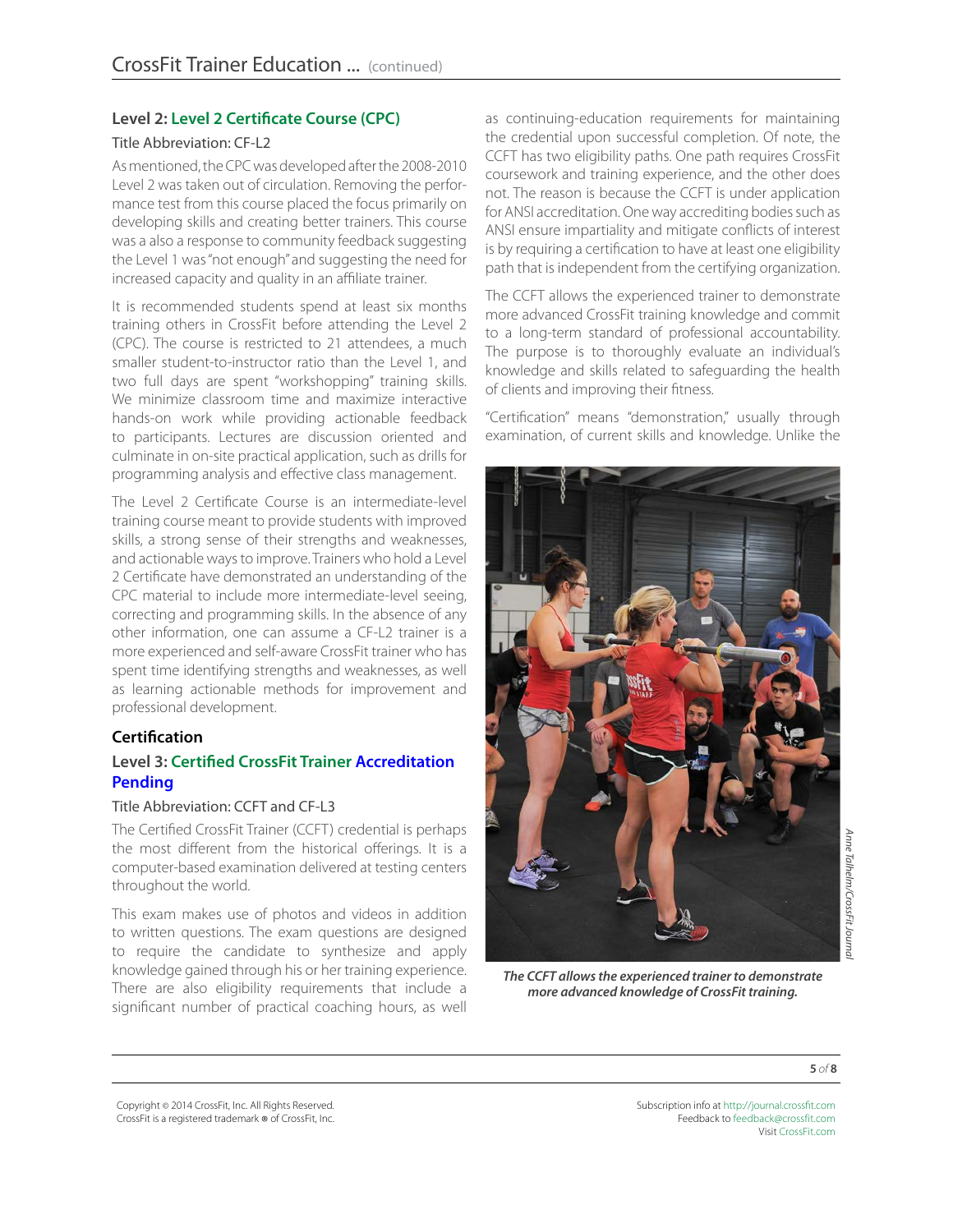L1 and L2 *Certificate Courses*, the CCFT is not a training program: There is no course work directly associated with the credential. There is an exam only.

The study material, in addition to coaching experience, is meant to help candidates prepare. The material covers important issues, concepts and methods relevant to CrossFit training. However, candidates must draw primarily on their own experience as trainers to be successful.

Trainers holding the CCFT credential have demonstrated competency across the breadth and depth of CrossFit coaching concepts and skills. They have met the eligibility requirements, including coaching experience and education. They also uphold a standard of professional practice and commitment to continuing education for as long as they hold the credential. This certification is being developed and administered in accordance with ANSI standards of accreditation for certification. Additionally, those trainers who attain this credential via the Level 1 and Level 2 certificate path will also be distinguished as CrossFit Level 3 trainers or CF-L3.

# **Level 4: [Certified CrossFit Coach](https://certifications.crossfit.com/ccfc/)**

#### Title Abbreviation: CF-L4

There is a consensus in our community, steeped in the no-bullshit, evidence-based tradition, that performance is the sole measure of progress. It is no different for a trainer: What really matters happens with your clients in the gym, not on an exam.

The Level 4 Certification is a performance-based evaluation. It is designed to identify and acknowledge coaches who have mastered their craft. In the early years, the highest honor in the CrossFit community was to be bestowed the title of "Coach." To earn that honor, a trainer had to add significant value to the community through knowledge, talent and hard work. From 2004 until today, the title was officially granted when Coach Glassman called you such. In our minds, it was akin to being knighted.

The Level 4 is based on the concept offered at the 2008-2010 Level 2, as well Coach Glassman's historic designation to distinguish the most senior CrossFit trainers. The



*Coaches who are inspired by the Level 1 can now pursue three additional credentials. Certified CrossFit Coach (Level 4) is CrossFit's highest certification.*

Copyright © 2014 CrossFit, Inc. All Rights Reserved. CrossFit is a registered trademark ® of CrossFit, Inc. Subscription info at <http://journal.crossfit.com> Feedback to [feedback@crossfit.com](mailto:feedback@crossfit.com) Visit [CrossFit.com](http://www.crossfit.com)

**6** *of* **8**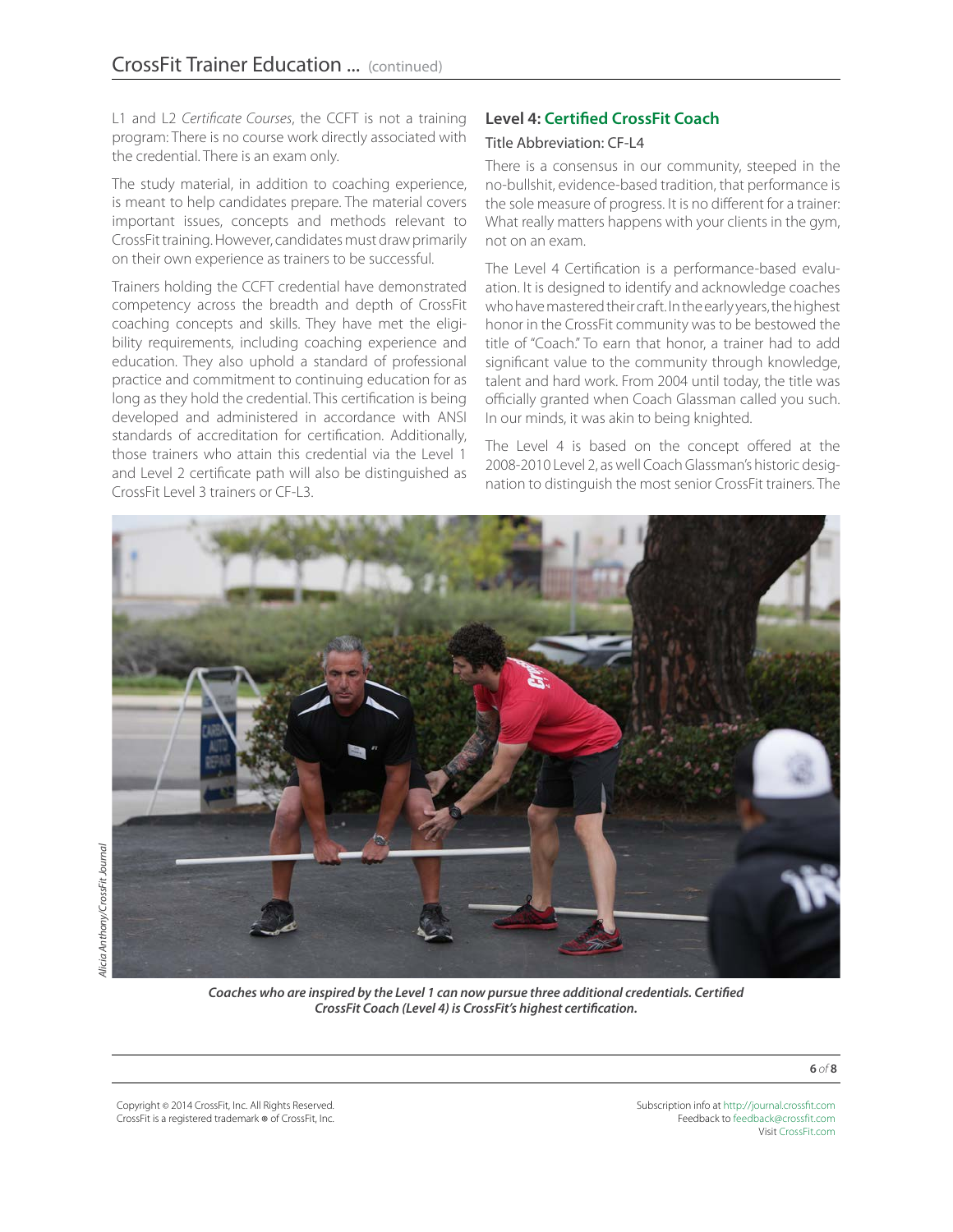

Copyright © 2014 CrossFit, Inc. All Rights Reserved. CrossFit is a registered trademark ® of CrossFit, Inc.